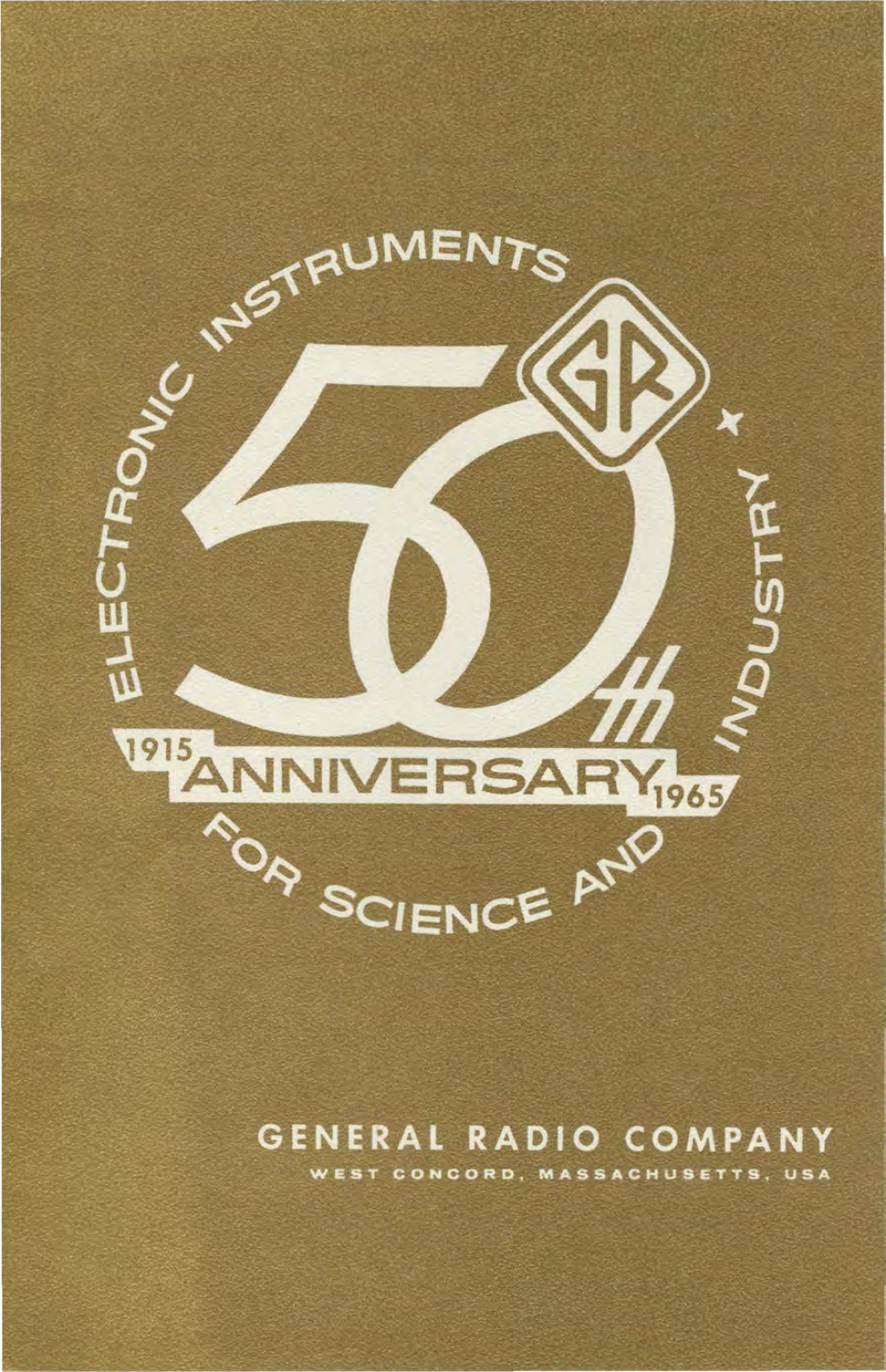

General Radio plant at West Concord, Mass.

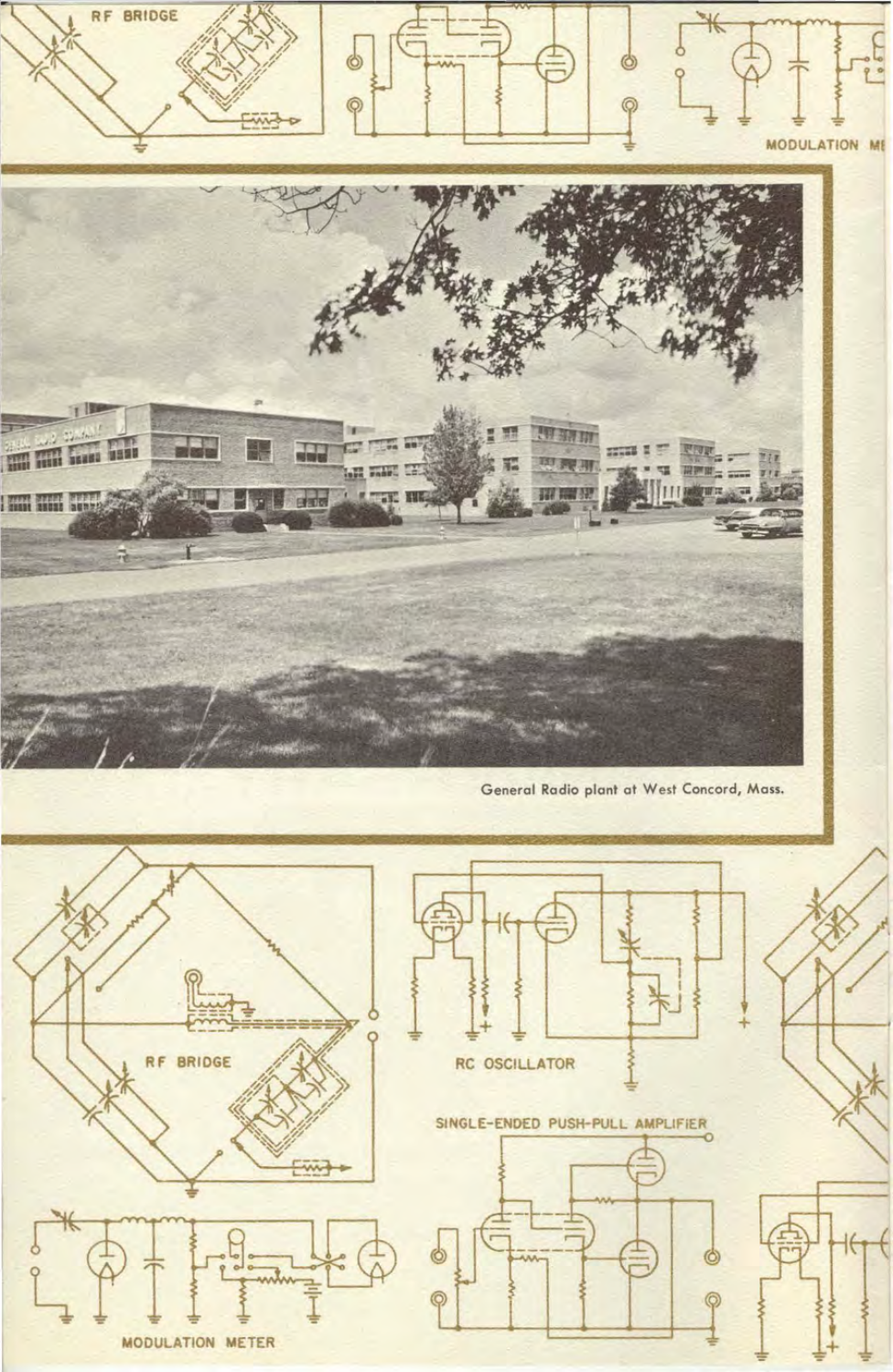## Our Fiftieth Anniversary

Fifty years ago the word "radio" was rarely used. The newly formed Institute of Radio Engineers had given it currency in American scientific and engineering circles, but, to most people, communication without wires was "wireless."\* For their new venture, Melville Eastham and his associates chose the



Melville Eastham

name General Radio Company, which in 1915 was only slightly more accurate in defining the Company's product than it is today. From the first, the Company's business has been measurement, and its products the instruments and standards with which measurements are made.

**\*As, indeed, it still is in Great Britain.** 

Continuing progress in science and engineering is based on ever-increasing accuracy and facility in measurement. The radio art (hardly a science in 1915) had little but low-frequency instruments and optimistic extrapolation to spark its advances. With rare foresight, Eastham chose as his field the manufacture of instruments for radio and for the electrical communications industry, the early core of the vast industry we now call electronics. For the ensuing half century, General Radio's activity has centered around electronic instruments, and its market place has been the whole world.

Why did General Radio avoid the vicissitudes that beset most of the early companies in this industry? In electronics, 50-year-old companies are rare. Rarer still, however, are companies with 50-year continuity of management and consistency of policy. Therein lies part of the answer. Continuity of management provides the consistency of policy that can keep a company on a profitable course of growth and achievement. General Radio has had but four presidents in fifty years, and all its officers have come from within the organization.

Another reason, and a powerful one, for General Radio's success is the choice of products to be manufactured  $-$  in this instance they were new, first-of-akind products that the industry needed in order to advance. GR's history is a history of the measuring devices of electronics. Our first products, announced  $in$  1916, were standards  $-$  of capacitance, inductance, resistance, and fre-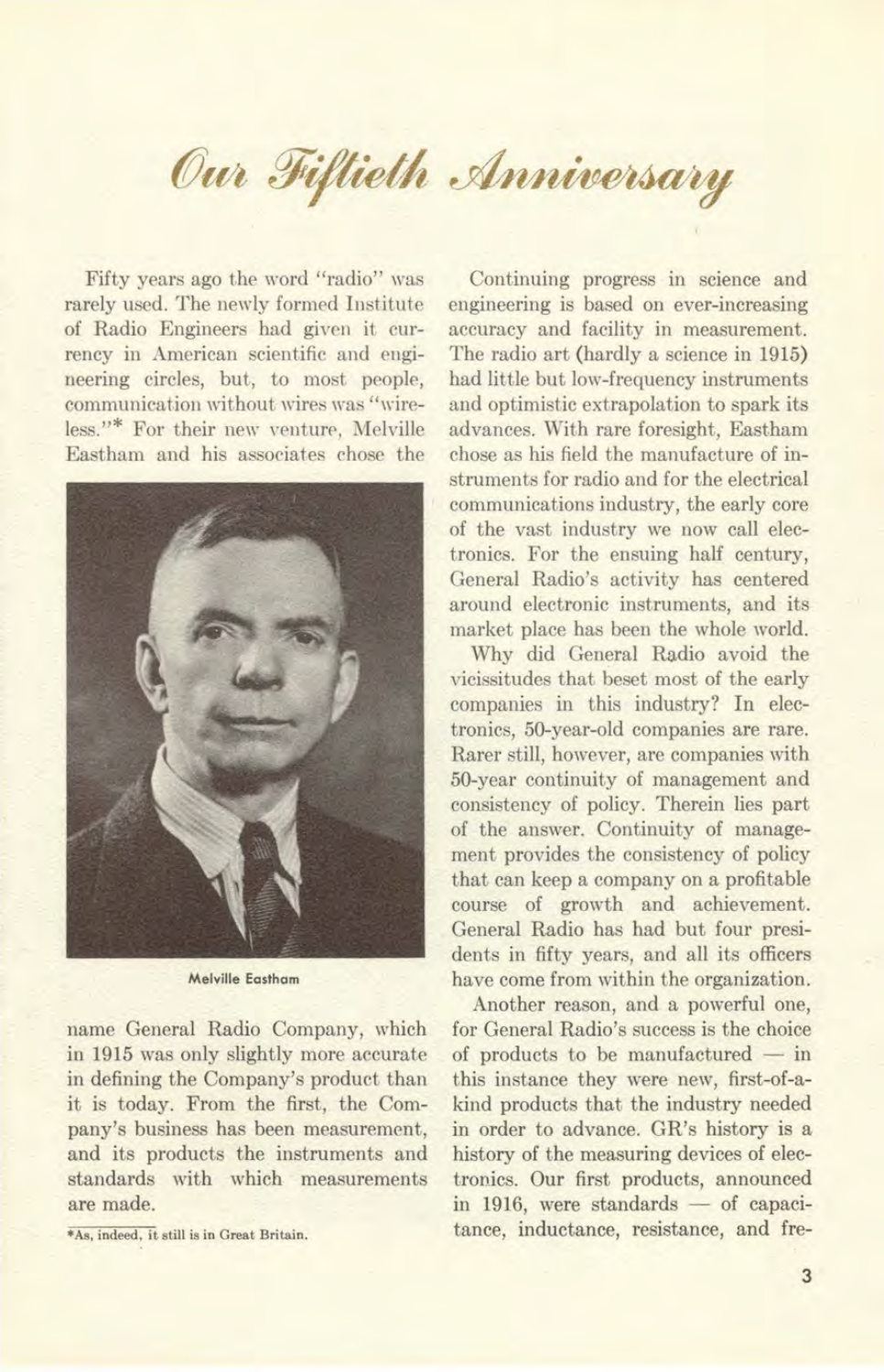quency. Pioneer instruments designed to meet recognized measurement needs followed shortly thereafter and have appeared in increasing numbers over the ensuing years. The record shows many "firsts," both in original invention and in commercial availability.

Among the significant development "firsts" covered by General Radio patents are the variable autotransformer, the butterfly circuit, the familiar Wienbridge RC Oscillator circuit, the hermaphroditic, coaxial, uhf connector, the series-substitution rf bridge, the direct-reading modulation meter, the single-ended push-pull amplifier, the Wien-bridge frequency meter, and the power-level indicator.

Commercial firsts include the beatfrequency oscillator, the quartz-crystal frequency-and-time standard, the standard-signal generator, the heterodyne wave analyzer the tone-burst generator, the all-electronic automatic capacitance bridge, the vacuum-tube voltmeter, the sound-level meter, the standard-sweepfrequency generator, the impact-noise analyzer, the precision coaxial connector, the digital time comparator, the electronic stroboscope, the Z-Y bridge, the megohm bridge, and many others.

Pioneering is to be expected from a company that grew up in the pioneering era of the industry. Yet it takes a kind of technical prescience, combined with economic judgment, to make innovation profitable, and GR was fortunate that its founder combined these qualities to an unusual degree.

Fully as important as the pioneer approach is craftsmanship, the ability to produce a stable, durable, honest product. This, we believe, is an important part of General Radio's reputa tion, and we are proud of it. Sound

(left) An early GR wavemeter (1918); (below) the new Type 1144·A Digital Frequency Meter.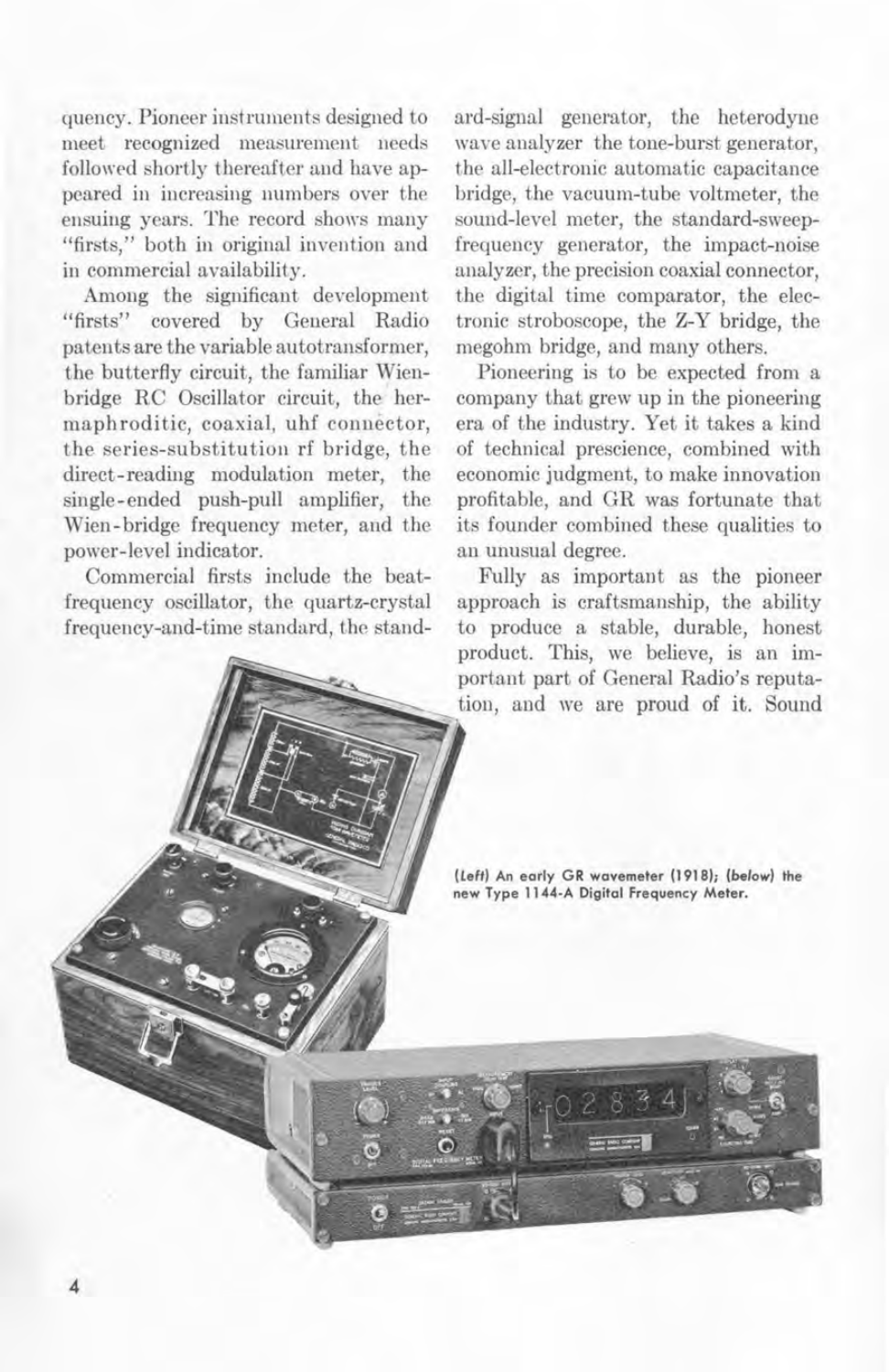construction not only yields long life for an instrument, it ensures the troublefree operation that builds customer confidence.

Complementing the quality construction are conservative specifications. Tolerances for test and calibration are far tighter than published values, which must hold for two years under our standard guarantee. It means little to specify the accuracy of original calibration if no guarantee of stability is included. Specifications, too, must be complete and detailed. General Radio's method of listing performance specifications was first introduced in our Catalog F in 1929; it has since been adopted without essential change by the entire industry.

General Radio is an engineer's company. The engineering background predominates, not only in product development but also in management, manufacturing, and marketing.

O

 $6 - 27$  PF

 $00022$ 

The management of the Company is in the hands of committees. At the top is the Board of Directors, charged with the over-all conduct of company affairs - broad policies, finance, growth. Line management rests with the Management Committee, which is made up of company officers and the heads of operating departments - engineering, manufacturing, and marketing. Product planning is the function of the New Products Committee, which includes representatives of both marketing and engineering. Product development is organized and supervised by the Development Committee, composed of the Vice President for Engineering, the Market Research Manager, and group leaders in the Development Engineering Department. Other formal committees include Personnel, Patents, Data Processing, Pricing, etc. These are supplemented by a

> (Above) The Type 216 Capacity Bridge (1921), for many years the industry standard; (left) the Type 1680-A Automatic Capacitance Bridge, newest of General Radio's extensive line of bridges.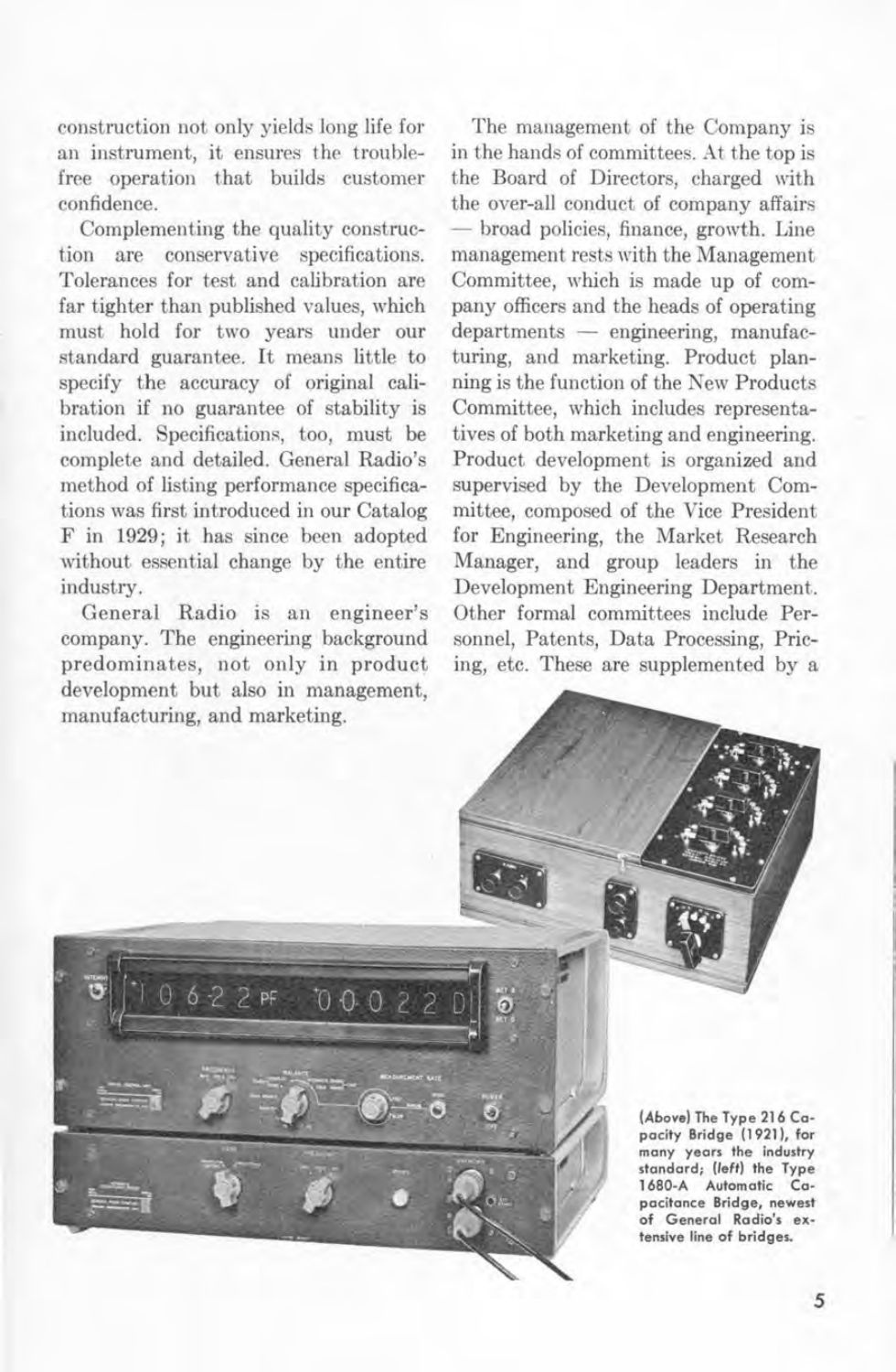## DIRECTORS AND OFFICERS OF THE GENERAL RADIO COMPANY



Arthur E. Thiessen\* Chairman of the Board



Donald B. Sinclair\* President



Ivan G. Easton \* Vice President for Engineering



Myron T. Smith Vice President for Sales

\*Director



Harold M. Wilson\* Vice President for Manufacturing



lawrence H. Pexton **Treasurer** 



John D. Quackenbos Secretary & Clerk

number of informal interdepartmental groups, who meet regularly and provide the communication links so necessary for a well-integrated organization.

Who owns General Radio? The employees  $do$  - not the public or top management, but practically everyone on the Company payroll. Stockholders are people at management, professional and supervisory levels, but all employees participate indirectly· in ownership through the Profit-sharing Trust, a portion of whose assets is invested in General Radio common stock, and which owns about one-third of the Company. Through profit-sharing bonuses as well, every employee shares in profits; thus, each has a stake in the Company's success.

How big is General Radio? Our main plant in West Concord includes 293,000 square feet of floor space; our Bolton plant presently has 80,000 and will eventually expand to about 300,000. Total employment is approximately 1,000. Of this, some 60 people are development engineers and 50 are sales engineers. Supporting groups  $-$  assist